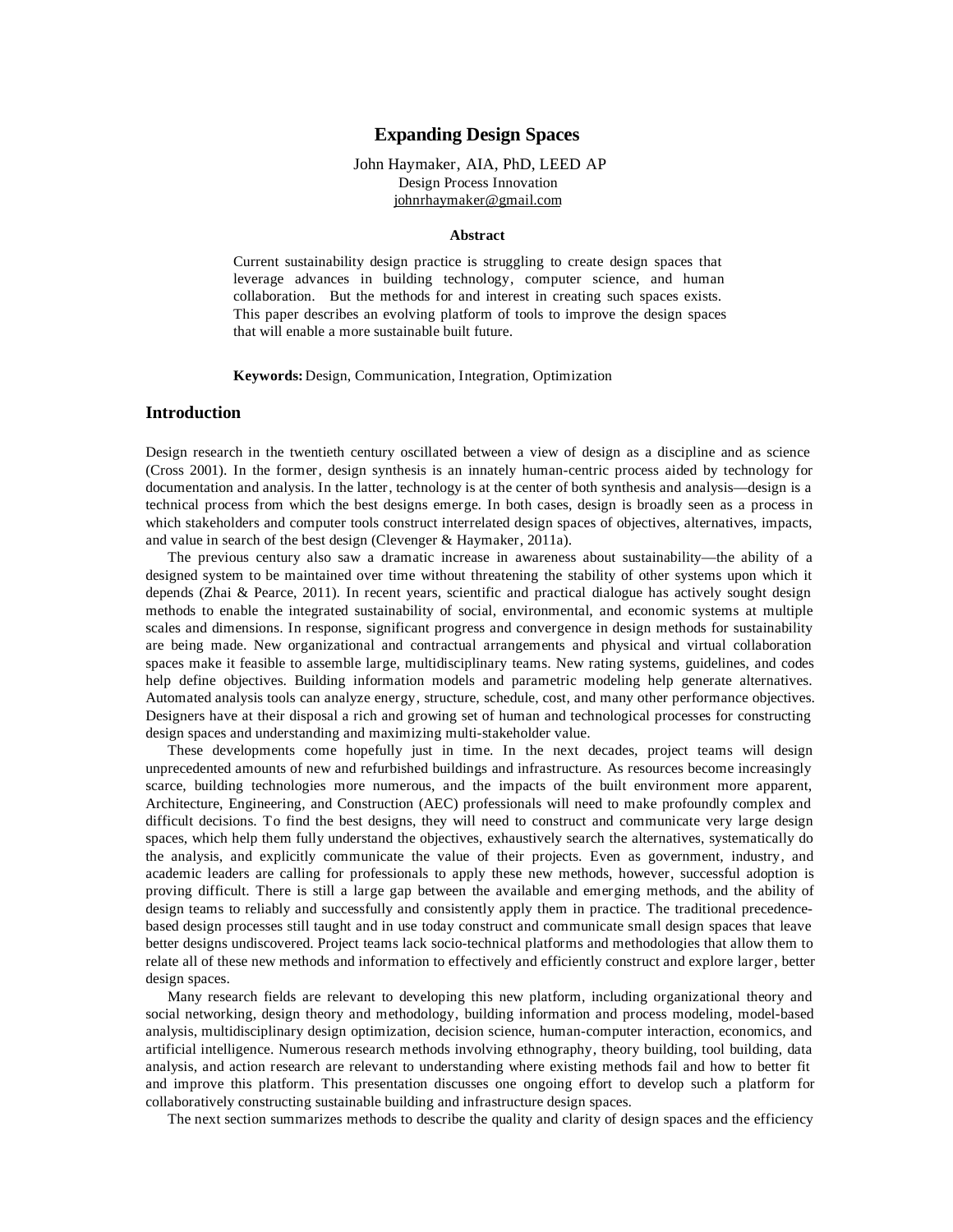and effectiveness of the processes used to construct them. These definitions are then used to illustrate how design spaces are constructed and communicated today. Subsequently, the paper summarizes work to construct an integrated platform of tools. Tests in the laboratory and in practice illustrate the ways in which elements of the platform can individually and collectively improve design space quality and clarity considerably over current methods. Nevertheless, significant opportunity remains to improve the performance of this platform. The presentation concludes with a discussion of future work.

# **How to Measure Design Processes**

To improve design processes, it is necessary to model and measure them. Design theory and methodology, process modeling, lean construction, and decision analysis provide the foundation for methods and metrics for describing and measuring design processes.

Design integrates numerous processes, organizations, and products. To help designers and researchers model and understand this complexity, we develop graphical process communication methods to help teams formally describe and relate these components (Haymaker, 2006).

Design requires communication of processes, but it is necessary to know how to efficiently communicate them. The Mock Simulation Design Charette measures and compares the efficiency and effectiveness of process communication methods (Senescu & Haymaker, 2011).

Design involves the exploration of design spaces. The Design Exploration Assessment Methodology (DEAM) (Clevenger et al, 2010) provides metrics and procedures to measure and compare design processes in terms of the challenge addressed, the strategy implemented, and the exploration achieved.

Design is about making and communicating decisions. The Rationale Clarity Framework (RCF) (Chachere & Haymaker, 2010) helps teams measure how clearly they communicate decision rationale.

These methods for capturing and measuring the efficiency, quality, and clarity of AEC design processes, spaces, and decisions enable the assessment of current practice and provide key insights as to how to improve these processes.

# **Assessments of Current AEC Processes**

My research group employs ethnographic-action research (Hartmann et al, 2008) and laboratory design charettes to understand the performance of projects. We build detailed process models that help us understand the design and analysis tasks that teams perform. We find that designer's tacit knowledge alone is insufficient to guide them for the challenges they face today, and yet they still perform narrow search of small design spaces (Clevenger & Haymaker, 2011b). We find design teams struggle to communicate process (Senescu et al, 2011) and design rationale (Haymaker et al 2011).

We use surveys to test our observations. For example, we found that leading high-rise design firms, consisting mainly of architects, spend many hours generating few options, and analyze them principally in terms of architectural and economic criteria (Gane & Haymaker, 2010). A survey of a leading multidisciplinary engineering firm confirms these observations, and finds that design teams spend over 50 percent of their time on non-value adding information management tasks (Flager & Haymaker, 2007).

In summary, we find in practice today that underrepresented teams develop inadequate statements of objectives and analyses and rely on potentially invalid precedent knowledge to perform limited and superficial search of poorly defined and communicated design spaces.

### **Platform to Improve AEC Processes**

To address these limitations, we have developed and tested a collaborative platform of tools that assist building design teams to generate, evaluate, and develop consensus around far larger and better formulated design spaces than achieved in practice today.

The Process Integration Platform (PIP) provides highly visual and interactive tools to help teams communicate design processes (Senescu & Haymaker, 2011). PIP helps to communicate processes within a project team to improve collaboration between project teams to improve process sharing and across a firm or industry to promote understanding and to drive innovation and process improvement.

Collaborative design generation processes help teams create and manage alternative spaces. Perspectors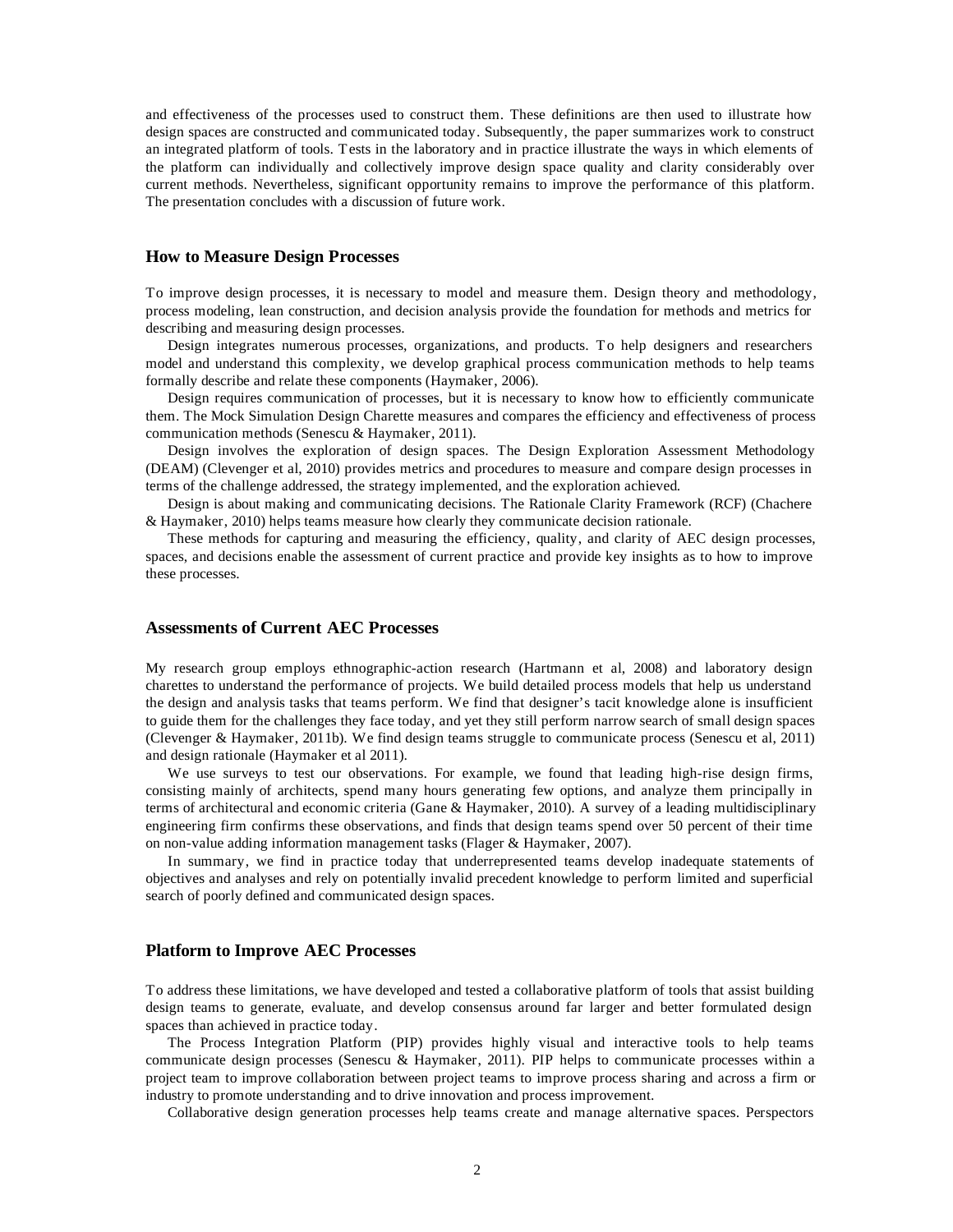help teams assemble graphs of geometric transformations that generate and manage dependent geometric designs (Haymaker et al 2004). Multi Attribute Interaction Design (MAID) helps teams conceptualize and relate parameters to discover synergistic interactions that help them tunnel through cost barriers and maximize multidisciplinary value (Ehrich & Haymaker, 2011). Design Scenarios helps them transform these initial parameters into parametric geometric design spaces suitable for multidisciplinary analysis (Gane & Haymaker, 2011).

Analysis processes help teams understand the impacts of their designs. Members of my research group develop, test, and industrialize advanced analysis and optimization processes. For example, ThermalOpt integrates a parametric BIM model (Digital Project) with energy (EnergyPlus) and day lighting (Radiance) simulation engines using an open data model (Industry Foundation Classes) (Welle et al, 2011) to provide an integrated thermal design optimization environment. Biopt is a method for shape and member sizing optimization of steel frame structures (Flager et al, 2011).

Management processes are needed to help teams set up and explore design spaces. For example, the Attribute Management Methodology for Multidisciplinary Optimization (AMMMO) gives designers control over how attributes of building objects are transferred and varied in optimization processes (Welle & Haymaker, 2011). The ability to represent and process so much information requires efficient ways to organize and leverage it to make complex multi-stakeholder decisions. After a design space is constructed, Importance Analysis reveals key parameters on building performance, helping design teams focus their exploration (Clevenger et al, 2008). Multi-Attribute Collaborative Design Analysis and Decision Integration (MACDADI) helps teams integrate objectives, alternatives, analyses, and values to efficiently develop consensus around decisions (Haymaker & Chachere, 2006).

Platforms for bringing multiple stakeholders and their tools together and to orchestrate their interaction are emerging. For example, Filter Mediated design investigates the feasibility of multiple designers and agents collaborating using various interaction protocols around a central model (Haymaker et al, 2000), whereas Process Integration Design Optimization (PIDO) enables the wrapping and orchestration of commercial tools in a workflow (Flager et al, 2009). Collaborative spaces, like the iRoom at Stanford and platforms like PIP, help teams configure an entire socio-technical infrastructure to meet project-specific challenges.

We actively test the tools and platform in the classroom, laboratory, and in practice. Building and communicating high quality design spaces can efficiently lead to improved design. Through this applied research, we are investigating how best to synthesize and use these tools and to train designers in the use of them. In an afternoon, it is feasible to work with a large group of diverse stakeholders to explicitly capture and communicate project objectives; investigate several hundred alternatives for energy, structural, daylight, and other implications; document qualitative analyses on a subset of these options; and clearly communicate which alternatives perform best and why; as well as provide instantaneous data about process efficiency and effectiveness and design space clarity and quality. This stands in stark contrast to the under sized and poorly communicated design spaces designers are able to explore today.

# **Conclusion**

This presentation summarized one ongoing effort to develop an integrated process platform for efficient and effective construction and communication of design spaces. This, and research in other labs referenced in our papers, represents an emerging and exciting new paradigm in design for sustainable buildings. The two views of design research from the last century – discipline and science -- are merging, but there are many cultural and technical challenges ahead. Multidisciplinary engineering needs a common language, a platform of fully realized tools that allow designers to design and broadly communicate processes and results. I see several steps to creating such a platform: incentive structures that enable academic researchers and the software industry to invest the time needed to develop the platform; training and time for designers to use and perfect the platform; and case studies to validate the need for and further improve the platform. My hope is that the power of such a platform can transcend the current political, economic, and technical barriers that keep us from making sustainable decisions.

# **References**

Chachere J., and Haymaker J. (2011). "Framework For Measuring Rationale Clarity of AEC Design Decisions," Journal of Architectural Engineering, doi:10.1061/(ASCE)AE.1943-5568.0000036.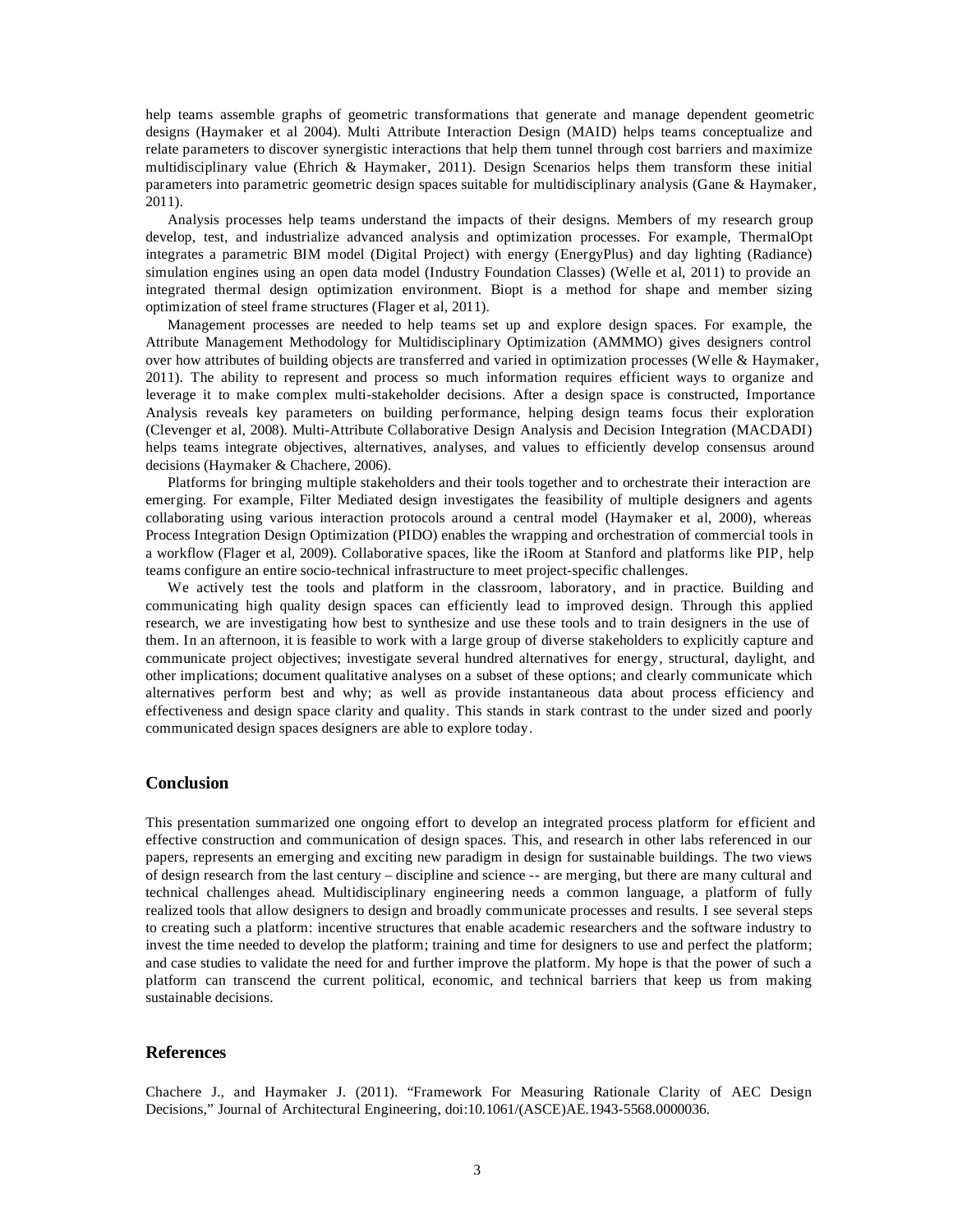Clevenger, C., Haymaker, J., & Ehrich, A. (2010). "Design Exploration Assessment Methodology: Testing the Guidance of Design Processes," Center for Integrated Facility Engineering Technical Report No. 192.

Clevenger, C., and Haymaker, J. (2011a). "Metrics to Assess Design Guidance," Design Studies, doi:10.1016/j.destud.2011.02.001.

Clevenger, C., and Haymaker, J. (2011b). "The Need to Measure the Guidance Afforded by Design Strategies," Center for Integrated Facility Engineering Technical Report No. 190.

Clevenger, C., Haymaker, J., and Swamy, S. (2008). "The Importance Process: Enabling Creativity in Performance-based Design Through Systematic, Model-based Search of Multidisciplinary Impacts." World Sustainable Building (SB) Conference Proceedings, Melbourne, Australia.

Cross, N. (2001). "Designerly Ways of Knowing: Design Discipline versus Design Science," Design Issues, Vol. 17, No. 3, pp. 49-55.

Ehrich, A. and Haymaker, J. (2011). "Multi Attribute Interaction Design: An Integrated Conceptual Design Process for Modeling Interactions and Maximizing Value," Artificial Intelligence for Engineering Design, Analysis and Manufacturing, Available on CJO 2011 doi:10.1017/S0890060411000035.

Flager, F. and Haymaker, J. (2007). "A Comparison of Multidisciplinary Design, Analysis and Optimization Processes in the Building Construction and Aerospace Industries." 24th International Conference on Information Technology in Construction, I. Smith (ed.), 625-630.

Flager, F., Welle, B., Bansal, P., Soremekun G., and Haymaker J. (2009). "Multidisciplinary Process Integration And Design Optimization Of A Classroom Building," ITcon Vol. 14, 595-612.

Flager, F., Shea, K, Fischer, M., and Haymaker, J. (2011). "BiOPT: A Method for Shape and Member Sizing Optimization of Steel Frame Structures," Center for Integrated Facility Engineering, Technical Report #203.

Gane, V. and Haymaker, J. (2010). "Benchmarking Conceptual High-Rise Design Processes," Journal of Architectural Engineering, Vol. 16, No. 3, September, 100-111.

Gane, V., Haymaker, J., Fischer, M., and Bazjanac, V. (2011). "Application of Design Scenarios Methodology to Evaluate the Effectiveness of Transparent Parametric Design Spaces," Center for Integrated Facility Engineering Technical Report No. 199.

Hartmann, T., Fischer, M., and Haymaker, J. (2009). "Implementing Information Systems with Project Teams Using Ethnographic–Action Research," Advanced Engineering Informatics, 23(1), 57-67.

Haymaker, J. (2006). "Communicating, Integrating, and Improving Multidisciplinary Design Narratives," International Conference on Design Computing and Cognition 2006, Springer, Netherlands, 635-653.

Haymaker, J., Chachere, J., and Senescu, R. (2011). "Measuring and Improving Rationale Clarity in a University Office Building Design Process," Accepted in ASCE Journal of Architectural Engineering.

Haymaker J., Kunz, J., Suter, B., and Fischer, M. (2004). "Perspectors: Composable, Reusable Reasoning Modules To Construct an Engineering View from Other Engineering Views," Advanced Engineering Informatics, Vol. 18/1, 49-67.

Haymaker, J., Keel, P., Ackermann, E., and Porter, W. (2000). "Filter Mediated Design: Generating Coherence in Collaborative Design," Design Studies, Vol. 21, No. 2, Elsevier Science Ltd., 205-220.

Senescu, R., and Haymaker, J. (2011). "Communicating Design Processes Effectively and Efficiently," Center for Integrated Facility Engineering Technical Report No. 198.

Senescu, R., Haymaker, J. and Fischer, M. (2011). "Design Process Communication Methodology: Improving the Efficiency and Effectiveness of Collaboration, Sharing, and Understanding," Center for Integrated Facility Engineering Technical Report No. 197.

Senescu, R., Haymaker, J., and Aranda-Mena G. (2011). "Relationships Between Project Complexity and Communication," Center for Integrated Facility Engineering Technical Report No. 196.

Welle, B. and Haymaker, J. (2010). "Attribute Management Methodology for Multidisciplinary Optimization," Center for Integrated Facility Engineering Technical Report No. 195.

Welle, B., Haymaker, J. and Rogers, Z. (2011). ThermalOpt: A Methodology for BIM-Based Passive Thermal Multidisciplinary Design Optimization," Center for Integrated Facility Engineering Technical Report No. 200.